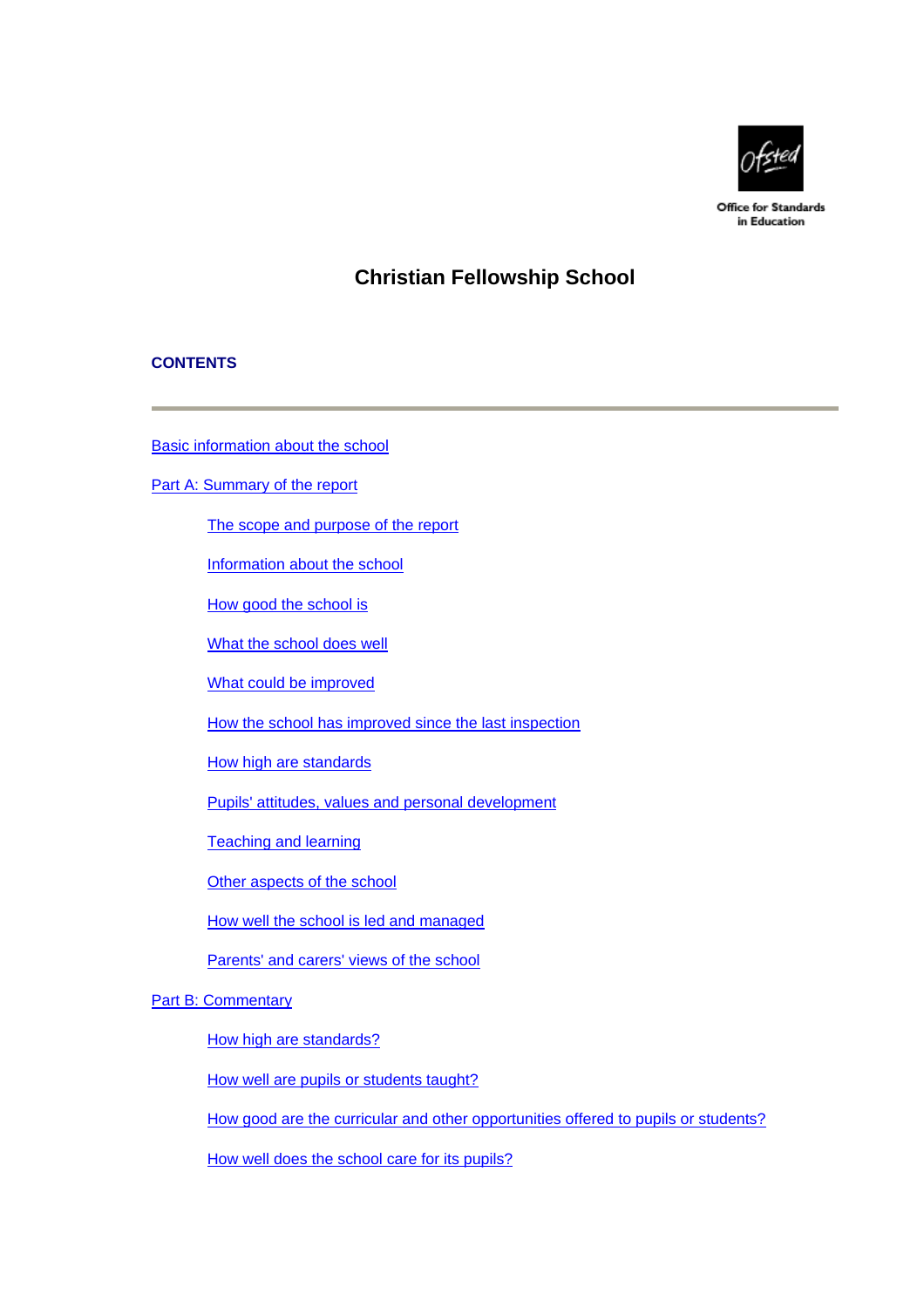<span id="page-1-0"></span>[How well does the school work in partnership with parents?](#page-10-0)

[How well is the school led and managed?](#page-10-0)

[What should the school do to improve further?](#page-11-0)

[Part C: School data and indicators](#page-12-0)

#### **Basic information about the school**

Name of school: Christian Fellowship School Type of school: All age Status: **Independent** Association membership: Christian Schools Trust Age range of pupils: 4 -16 Gender of pupils: Mixed Number on roll (full-time pupils): 204 Number on roll (part-time pupils): 0 Number of boarders: 0 Number of pupils with a statement of special educational need: 4 Annual fees (day pupils): £1980 (4-13), £2100 (14-16) Annual fees (boarders): Not applicable. Address of school: Channel Coverbury Street, Liverpool, L7 3HL Telephone number: 0151-709-1642 Fax number: 0151-709-6164 Headteacher: Mr Philip Williamson Proprietor: Mr Dennis Collins Chair of the governing body: Mr Geoff Maitland DfES number: 341/6040 Reporting Inspector: Dr Roy Long Date of inspection: 4-7 November 2002

 $\overline{1}$ 

 $\overline{2}$ 

#### **Part A: Summary of the report**

**The scope and purpose of the report**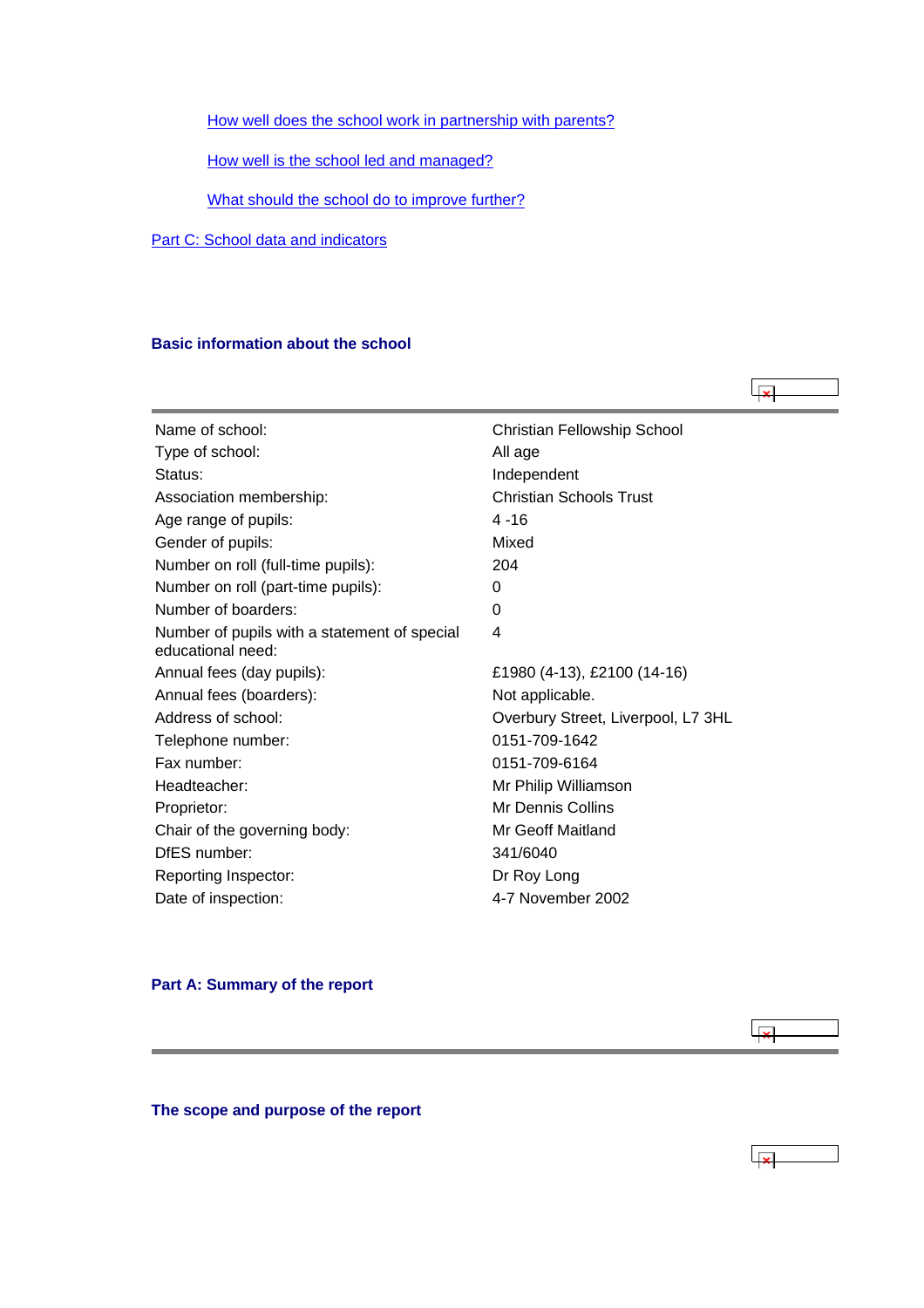<span id="page-2-0"></span>1. This inspection was carried out at the request of the Secretary of State for Education and Skills. The purpose of the inspection was to advise the Secretary of State about the quality of the school's provision under the Education Act 1996. The report concentrates on those aspects of the school relevant to that purpose.

#### **Information about the school**

2. Christian Fellowship School is an independent school for pupils aged from 4 to 16 in the Edge Hill district of Liverpool. It was established in 1981 under the auspices of two independent evangelical churches with the stated purpose of providing its pupils with a distinctively Christian education. It now serves a wide catchment area that includes most of Merseyside. The school is nondenominational and non-selective and its main aim is to support Christian parents in the education and upbringing of their children. Most pupils come from Christian homes, although this is not a prerequisitite for admission. The school is multi-ethnic; at the time of the inspection there were 30 pupils from United Kingdom minority ethnic backgrounds, and 23 foreign nationals, including pupils from Georgia, Hong Kong, Nigeria, Russia and the Ukraine.

#### **How good the school is**

3. Christian Fellowship School is a calm and well-organised community which values its pupils and provides them with an education that is good overall. It is strongly led and teachers are committed to the spiritual, moral and physical welfare of its pupils. Most teaching and learning is satisfactory, but the best practice needs to be more widely disseminated. Overall standards of work and public examination results have been good. The pupils are mature, self-confident and supportive of one another. The school continues to meet the requirements for registration as an independent school.

#### **What the school does well**

- the school achieves high standards by the end of Key Stage 4
- the school contributes very well to pupils' personal and social education, especially to their spiritual, moral, social and cultural development
- the school promotes good attendance
- the school has good relationships with parents, who support its ethos and Christian viewpoint
- there is good teaching in the lower school.

**What could be improved**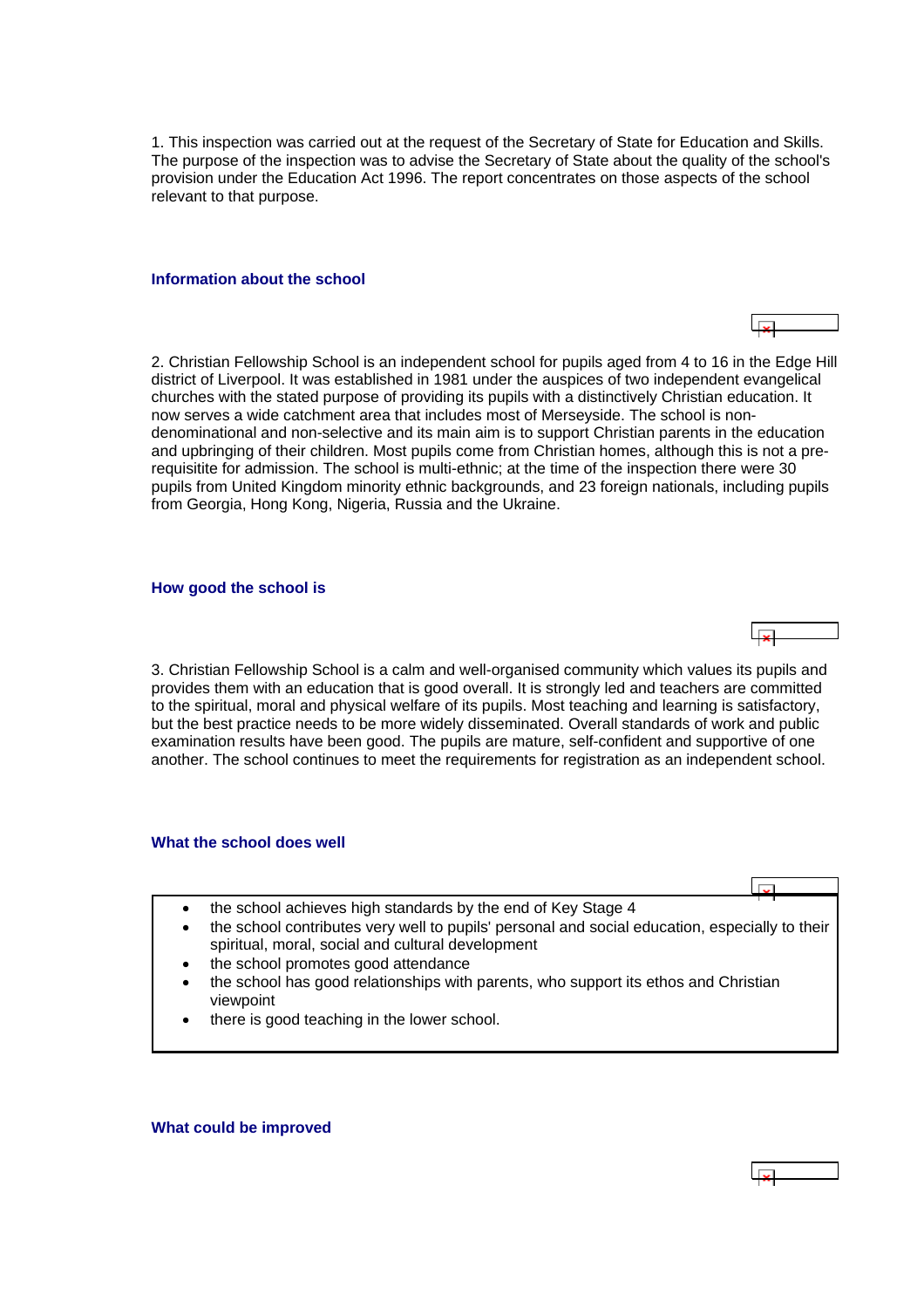- <span id="page-3-0"></span>• the management of the curriculum through the appointment of subject co-ordinators and the development of more detailed schemes of work
- the monitoring and evaluation of teaching and learning
- the range of teaching approaches used
- the main school library
- the range and use of assessment strategies;

*The areas for improvement will form the basis of the school's action plan.*

### **How the school has improved since the last inspection**

4. The school has not had a reporting inspection before. However, Her Majesty's Inspectors (HMI) have made regular registration visits to the school since it was first established. The last such visit took place in May 1999, and at that time the school was asked to deal with several regulatory matters, ensure that accurate records of corporal punishment were kept, and improve some aspects of the accommodation. Since then, the regulatory matters have been dealt with, and corporal punishment is no longer used. Most of the accommodation matters have also been dealt with, although the library still needs to be developed as a teaching and learning resource.

#### **How high are standards**



### *The school's results and achievements*

5. Overall standards of attainment are good in each of the three sections of the school (lower, middle and upper school). The school makes use of the National Foundation for Education Research (NFER) tests, and these indicate that at the end of Key Stage 1 most pupils have above average reading ages and English comprehension scores. The situation is similar in most other year groups, although levels of attainment are lower in Year 10. The General Certificate of Secondary Education (GCSE) results achieved by pupils by the time they leave the school have been consistently well above the national average, and in 2002 87% of pupils achieved five or more A\*-C grades.

### **Pupils' attitudes, values and personal development**

| <b>Aspect</b>                          | Comment                                                                                                                          |
|----------------------------------------|----------------------------------------------------------------------------------------------------------------------------------|
| Attitudes to the school                | Attitudes to school are very positive, and pupils<br>clearly value what the school provides for them.                            |
| Behaviour, in and out of classrooms    | Behaviour is generally very good and few<br>instances of poor behaviour were observed.                                           |
| Personal development and relationships | The school is particularly good at promoting good<br>personal development and fostering positive<br>relationships at all levels. |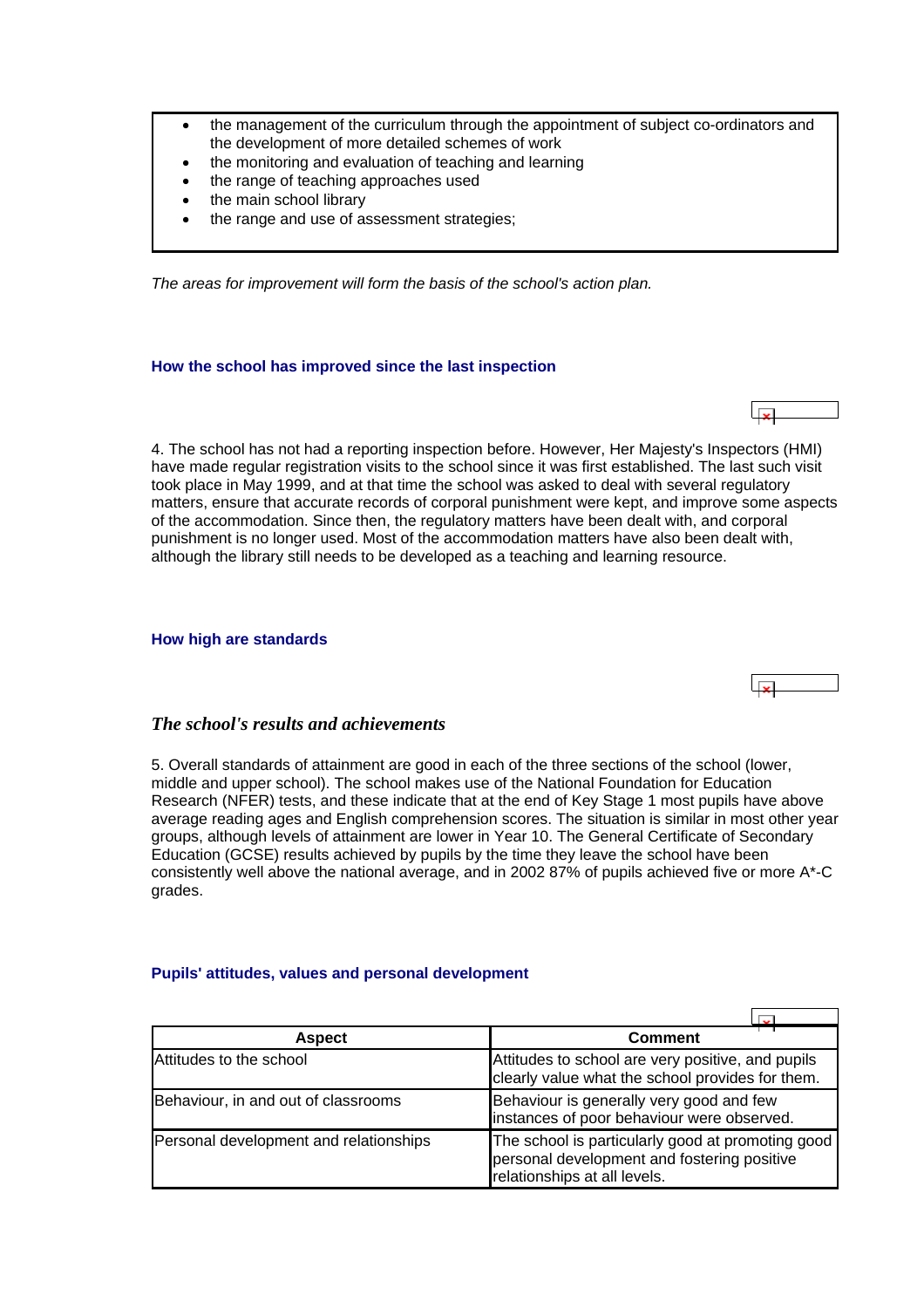<span id="page-4-0"></span>

| Attendance | Attendance is good. Punctuality is generally |  |  |  |
|------------|----------------------------------------------|--|--|--|
|            | lgood.                                       |  |  |  |

6. Throughout the school pupils display very positive attitudes towards their teachers, each other, and their learning. With rare exceptions, they behave well in lessons and as they move about the school. In the playground they mix well together. The school pays particular attention to the development of pupils' social skills: they show respect for their teachers and there are particularly positive relations between older and younger pupils.

### **Teaching and learning**

| <b>Teaching of pupils</b>    | Aged 4+ | Aged 8+ | Aged $13+$ |
|------------------------------|---------|---------|------------|
| <b>ILessons seen overall</b> |         | 19      |            |

7. Inspectors make judgements about teaching in the range: excellent; very good; good; satisfactory; unsatisfactory; poor; very poor. `Satisfactory' means that the teaching is adequate and strengths outweigh weaknesses.

8. The quality of teaching is generally satisfactory and was good or better in half the lessons seen. The number of lessons where the teaching was unsatisfactory was small. Teachers usually manage pupils well and they establish positive relationships with them. Overall, pupils respond well and behaviour is good**.**

### **Other aspects of the school**

| <b>Aspect</b>                                                              | Comment                                                                                                                                                                                                                                           |
|----------------------------------------------------------------------------|---------------------------------------------------------------------------------------------------------------------------------------------------------------------------------------------------------------------------------------------------|
| The quality and range of the curriculum                                    | The school is a small, all-age school, but it<br>nevertheless provides a broad and balanced<br>curriculum, although provision for Design and<br>Technology and for some aspects of Information<br>and Communication Technology is unsatisfactory. |
| Provision for pupils with special educational<br>needs                     | The school provides well for children with special<br>educational needs and monitors their progress<br>thoroughly and efficiently.                                                                                                                |
| Provision for pupils' spiritual, moral, social and<br>cultural development | This is excellent and reflects the Christian ethos<br>of the school.                                                                                                                                                                              |
| How well the school cares for its pupils                                   | The school pays careful attention to the welfare,<br>health and safety of all its pupils, although it<br>needs to develop more effective means of<br>assessing their academic progress.                                                           |

9. Although this is a small school which caters for a wide age range, its curriculum is broad and balanced and it provides well for all the pupils in the school. There are, however, some weaknesses in the provision for design and technology and for information and communication technology.

**How well the school is led and managed**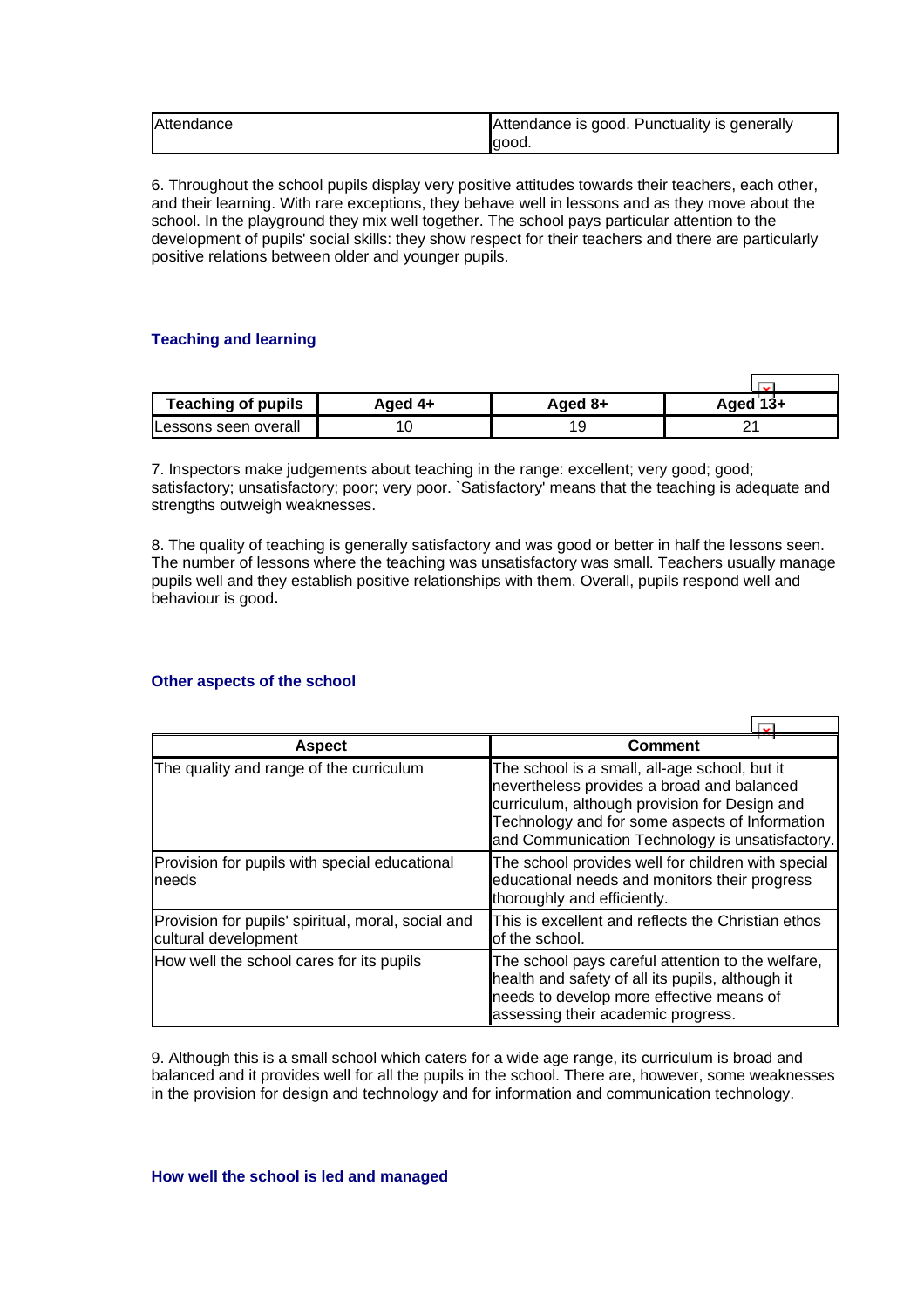<span id="page-5-0"></span>

| <b>Aspect</b>                                                       | <b>Comment</b>                                                                                                                                                                                                                     |
|---------------------------------------------------------------------|------------------------------------------------------------------------------------------------------------------------------------------------------------------------------------------------------------------------------------|
| Leadership and management by the<br>headteacher and other key staff | The headteacher provides strong leadership and<br>is well supported by the senior management team<br>and other members of staff, but the school needs<br>to develop clearer and more effective ways of<br>managing the curriculum. |
| The school's evaluation of its performance                          | The school has yet to develop ways of monitoring<br>its performance in terms of value added and the<br>comparative performance of boys and girls.                                                                                  |
| The strategic use of resources                                      | Resources are satisfactory overall and good use<br>is made of them in teaching and learning, but the<br>main library still needs to be developed as a<br>fundamental learning resource.                                            |

10. The school is well led and overall management is good. However, the roles of senior managers need to be more clearly defined, monitoring and assessment need to be developed, and the main library needs to be improved so that it can become a more effective learning resource**.**

### **Parents' and carers' views of the school**

| What pleases parents most                                                                                                                                                                                                                                                                                                                                                                                                                                                               | What parents would like to see improved                            |
|-----------------------------------------------------------------------------------------------------------------------------------------------------------------------------------------------------------------------------------------------------------------------------------------------------------------------------------------------------------------------------------------------------------------------------------------------------------------------------------------|--------------------------------------------------------------------|
| children like the school:<br>children make good progress;<br>behaviour is good<br>children have the right amount of work to<br>do at home:<br>teaching is good;<br>parents are kept well informed of how<br>their children are getting on;<br>parents feel comfortable about<br>approaching the school with questions or<br>a problem;<br>the school works closely with parents;<br>the school is well led and managed;<br>the school helps pupils to become<br>mature and responsible. | The range of activities provided by the<br>school outside lessons; |

11. The views expressed by parents in the questionnaires that were returned during the inspection indicated strong support for the school and overall satisfaction with its provision. However, a significant number of parents expressed the view that the school does not provide a sufficiently wide range of extra-curricular activities, although some qualified this by saying that they felt that such provision was the responsibility of themselves as parents, or of the church to which they belong. HMI observed that the provision was satisfactory but that the school needs to improve its communication about existing provision to parents.

**Part B: Commentary**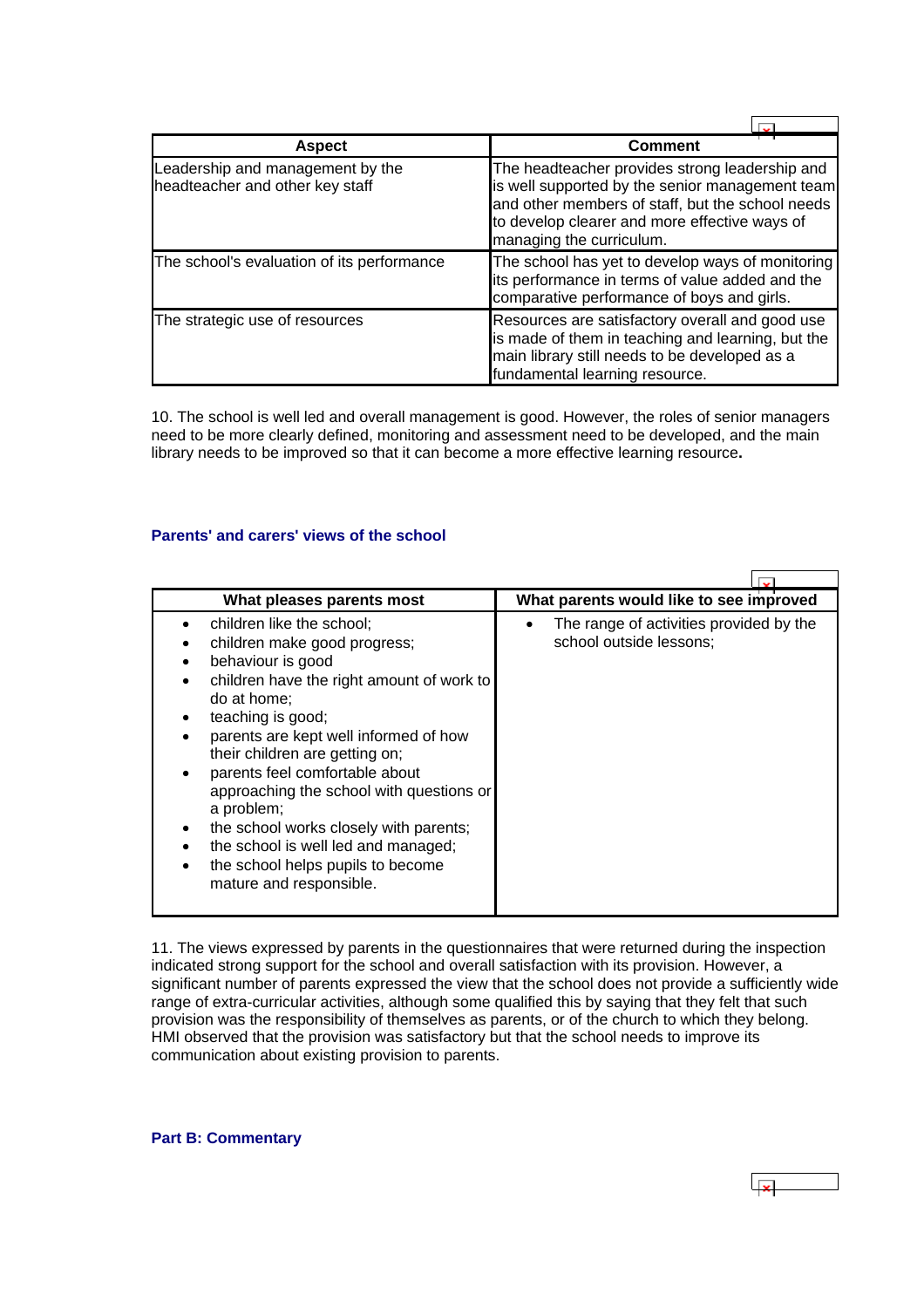#### <span id="page-6-0"></span>**How high are standards?**

### *The school's results and achievements*

12. Overall standards of attainment are good throughout the school. The GCSE results achieved by pupils at the end of their time in the school have been consistently well above the national average.

13. The school is non-selective. The NFER tests used by the school indicate that by the end of Key Stage 1 most pupils have reading ages and English comprehension scores that are above average. A similar situation exists in all other year groups. In 2002 the GCSE results in all subjects were well above national averages and 87% of pupils achieved 5 or more A\* to C grades. As the school has not developed any measures of value-added, it is not possible to judge this high level of performance in relation to pupils' prior attainment.

14. Throughout the school, pupils with special educational needs and those using English as an additional language achieve satisfactory results.

15. In the lower school, the standards achieved by pupils are good. In the Foundation Stage (reception class) pupils show good standards in personal, social and emotional development where they share, take turns and work well in groups; in communication and language, where they listen and talk well and are making progress with their writing; in numeracy, where they can count, recognise numbers and compare and sort in practical activities; in knowledge and understanding of the world where they can talk about seasonal changes; and in their physical development where they can move with confidence, control and co-ordination. In contrast to the aspects mentioned above, creative development is less well developed, but is satisfactory overall.

16. In Years 1, 2 and 3 the standards achieved in the core subjects of English, mathematics and science are generally good. Pupils listen attentively and are able to formulate questions, although their speaking skills could be further developed. Younger pupils use a range of strategies for tackling unfamiliar words when they are reading; older pupils show good standards in reading and many can do so with accuracy and expression. Standards of writing and handwriting are satisfactory. In mathematics, pupils develop a good grasp of basic number concepts and of space and shape and learn multiplication tables. They also make good use of practical equipment to solve problems. Standards in science are satisfactory and pupils are developing appropriate knowledge, understanding and skills.

17. Standards in the middle school are good overall. Pupils are able to use English effectively when responding in class and when comparing short pieces for oral presentation. Pupils' reading competence is generally good, but there are small groups of pupils in some classes whose accuracy and fluency need further support and development. Pupils make good progress in using increasingly sophisticated techniques in writing structures and are able to comment critically and with increased competence on a variety of texts. Grammatical construction and punctuation are secure for the majority, but spelling would benefit from a more consistent approach throughout the school.

18. In mathematics, pupils use mental methods effectively when answering questions and most show a good recall of multiplication tables. They appreciate the relationship between two and threedimensional shapes and successfully interpret a variety of charts and graphs. However, the use and application of mathematics to solve simple problems is less well developed. In science, pupils show a ready recall of scientific facts and their understanding of concepts is good. For example, pupils in Year 5 could identify the differences between stars and planets and in Year 6 pupils showed a good understanding of conservation issues. Investigative work and, in particular, the skills of planning and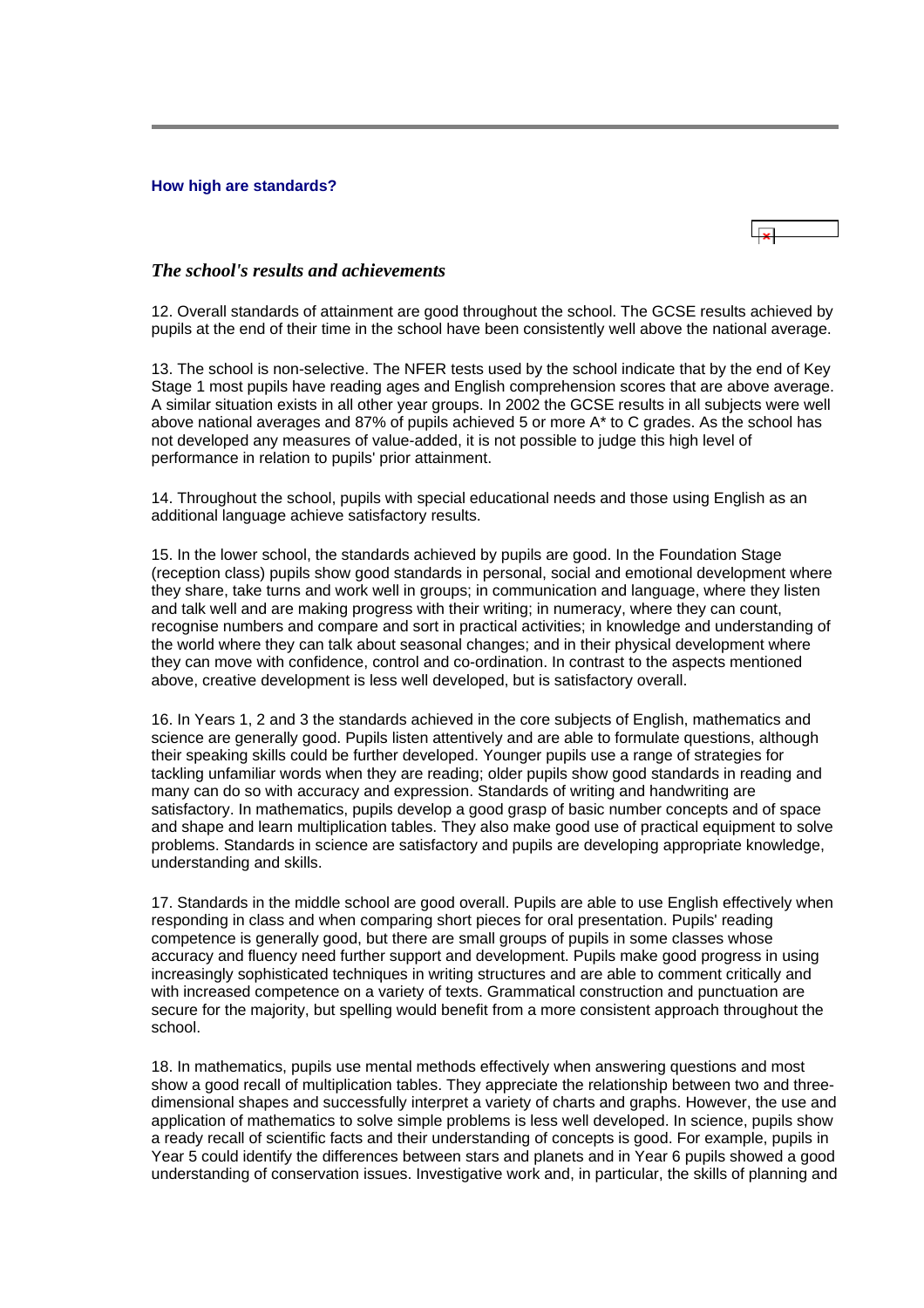<span id="page-7-0"></span>evaluating are generally under-developed.

19. Standards of attainment in the upper school are good. At GCSE standards in all subjects are above the national averages. The school does not analyse performance by gender and so it is not possible to compare the performance of boys and girls. The standards seen in lessons generally reflected those achieved in the GCSE examinations, although standards in Year 10 were lower than those seen in Years 9 and 11.

20. Attainment in English and English Literature at GCSE is well above the national average. Speaking and listening are particularly strong aspects. Writing of a good standard is evident across a range of styles, from analytical work on genre in literature to persuasive and discursive writing on issues of topical interest.

21. The GCSE standards achieved in mathematics are consistently above the national averages. In the lessons observed, higher attaining pupils in Year 11 were achieving good standards. For example, they showed a good understanding of the positive and negative correlation between two variables. However, some of the pupils in Year 10 were finding work on equivalent fractions very difficult and standards were below average.

22. The standards achieved in the GCSE science examinations are well above average. In the lessons pupils display good levels of knowledge and understanding. For example, Year 11 pupils could explain chemical reactivity in terms of the electronic structure of atoms and calculate acceleration from measurements of force and mass. Investigative skills are well developed and pupils achieve appropriate standards in their coursework tasks.

### *Pupils' attitudes, values and personal development*

23. The school is particularly successful in promoting good attitudes and positive values in its pupils, and these contribute to their sound personal development. They are enthusiastic about their education and value what the school does for them; they treat the school building well and most of them take advantage of the range of activities that it has to offer. Pupils usually behave very well in lessons and as they move around the school, they show a high level of respect for their teachers and for each other. During the inspection it was clear that the older pupils often take the initiative in offering care and support for younger pupils, both formally and informally. The very positive atmosphere in the school is closely linked to the overtly Christian ethos which is at the heart of what it is aiming to do and which is fostered in many ways. A particularly important role is played by the school assemblies, where pupils' understanding of Christian values is developed and strengthened.

#### *Attendance*

24. The school maintains its admissions register in accordance with regulations. Attendance registers are marked at the start of the morning and afternoon sessions and clearly distinguish between authorised and unauthorised absence. Attendance at the school is good, and there are few examples of unauthorised absence. Although many pupils live at great distances from the school, punctuality is generally good at the start of the day, although there were occasional examples of lessons starting late.

#### **How well are pupils or students taught?**

25. The quality of teaching was good or better in half the lessons seen and the number of instances of unsatisfactory teaching was small. Throughout the school teachers almost always manage pupils well, insist on high standards of behaviour and establish positive relationships with their pupils.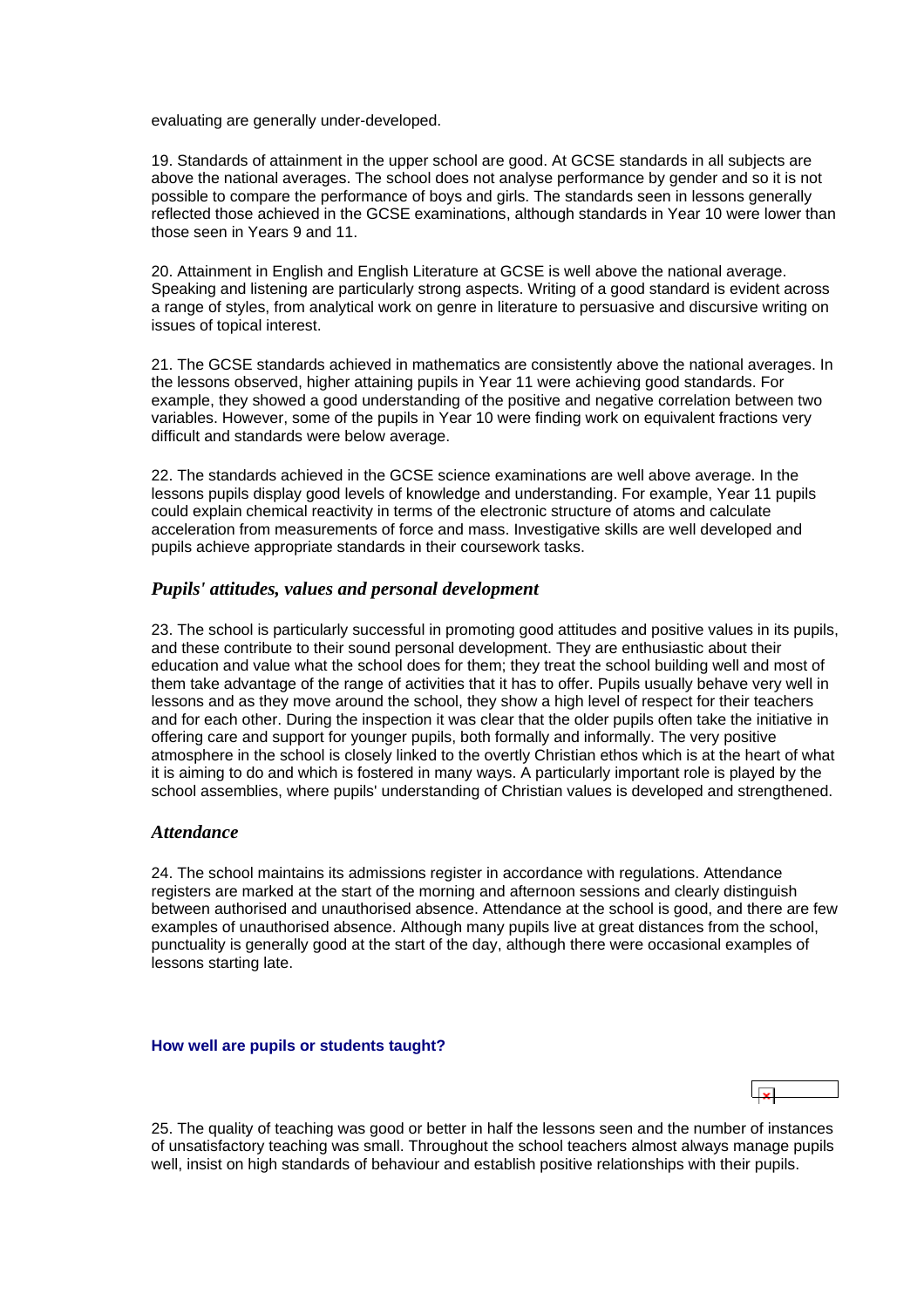<span id="page-8-0"></span>26. The best teaching was seen in the lower school where almost all the teaching was good or better. The overall quality of teaching in the middle and upper school was very similar, with the best teaching being seen in expressive arts, business studies and ICT.

27. In the best lessons across the whole school teachers showed an infectious enthusiasm for their subject, planned their lessons well to include a balance of activities, made their learning objectives explicit, provided support for pupils which was closely matched to their needs, displayed high expectations, and challenged the pupils to think for themselves and to show initiative.

28. In a number of lessons, whilst the teaching was sound overall, the pupils were given insufficient opportunities to be actively involved in their learning. For example, whole-class question and answer sessions often took a significant proportion of the lesson time and yet some pupils did not participate at all. Generally, there is a need for teachers to develop a wider repertoire of teaching and learning strategies to ensure that pupils have opportunities to learn in different ways and a higher proportion of pupils is actively engaged in the lessons.

29. Long-term planning is generally sound and the topics to be covered each year are clearly identified. However, the quality of medium term planning, which identifies what needs to be taught in each unit of work, varies in the different sections of the school. In the lower school it is usually good, but in the middle and upper schools it needs to be improved to ensure that continuity and progression in learning are more secure and that undue repetition is eliminated. In addition, in the middle and upper schools the medium term plans need to indicate more clearly the learning objectives of each section of work. As a result, teachers should be able to focus more exactly on what the pupils need to be able to do, know and understand by the end of the section of work.

30. The lack of clarity in defining the learning objectives also hinders the on-going assessment and evaluation of pupils' progress. As a consequence, whilst the teachers' marking of pupils' work is almost always up-to-date, it rarely identifies particular strengths and weaknesses, although target setting is now in operation in the middle and upper school.

#### **How good are the curricular and other opportunities offered to pupils or students?**



31. As an independent school, Christian Fellowship School is not required to deliver the National Curriculum. However, it includes many aspects of the National Curriculum in its provision, but it interprets them accordingly to its distinctively Christian perspective. Together with other Christian schools it has participated in projects to develop Christian curriculum materials and discussion papers on a wide variety of topics.

32. Each of the three sections of the school is led by a head of school. In all three parts there is a core curriculum of religious education, English, mathematics and science, which is added to in appropriate ways as pupils pass through the school. Taking into account the small size of the school, the curriculum is suitably broad and balanced: it meets the needs and aptitudes of all its pupils and provides them with a sound foundation for their further education. However, the school is aware that there are some weaknesses: it does not provide adequately for design and technology and there is insufficient ICT in Key Stages 1 and 2. The school is taking active steps to improve its provision in these subjects.

33. The school has clear aims for each of the divisions of the school. In the lower school, which covers Years R to 3, the reception class follows the Foundation Stage for the National Curriculum, and in Years 1, 2 and 3 the school teaches aspects of the National Curriculum for Key Stages 1 and 2. The curriculum for these classes is designed to nurture pupils' spiritual development so that they may `know God' and it is designed to ask important questions about life from a distinctively Christian viewpoint. In the middle school (Years 4 to 8) the emphasis is on `understanding God's redemptive purposes' and the curriculum aims at broadening pupils' learning and helping them to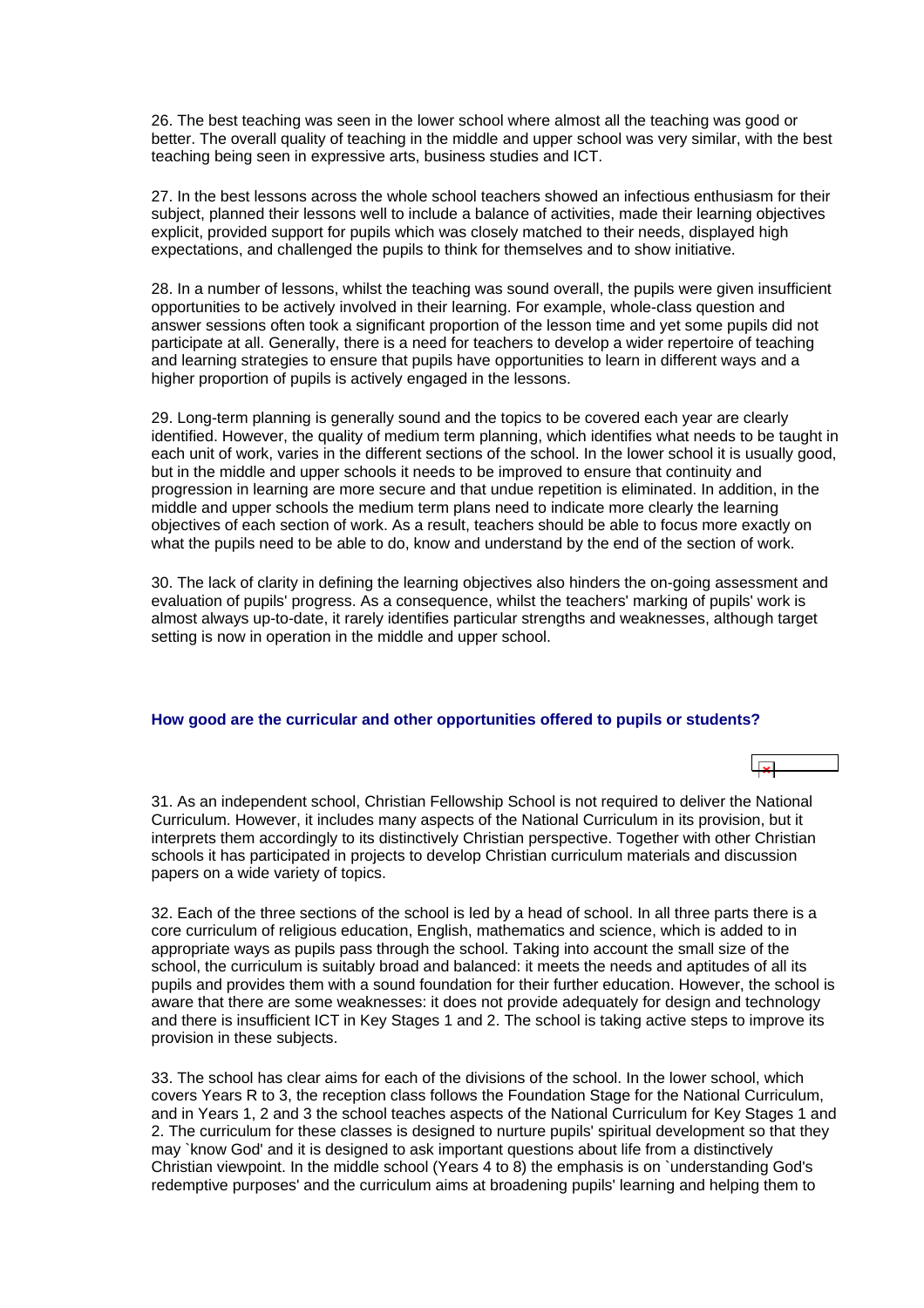<span id="page-9-0"></span>develop ways of thinking and investigating. In the upper school (Years 9, 10 and 11) the aim is to enable pupils to be `equipped and serve' as Christians in the 21<sup>st</sup> century. In addition to the core subjects, pupils in the upper school can choose from a range of optional courses, although the range of these may vary from year to year according to demand. GCSE Religious Education is taken by all pupils at the end of Year 10. The school has no sixth form provision.

34. Provision for personal, social and health education (PSHE), including aspects of sex education and education about drugs, is sound and appropriate. Careers education is good in the upper school, particularly in Year 11, where it forms part of the post-GCSE Religious Education course. In Year 10, all pupils have one week of work experience. Positive help and guidance are given to pupils so that they can make informed choices about educational opportunities at sixth form level.

35. The school is particularly good at cultivating pupils' spiritual, moral, social and cultural development. The ethos of the school, which permeates all aspects of its life, is overtly Christian; this helps pupils to develop an understanding of specifically Christian values and they are helped to know the difference between right and wrong. The school has pupils from several different ethnic and cultural traditions and they are successfully encouraged to understand that their shared faith unites them in spite of these differences. The school has participated in nationwide initiatives such as Operation Christmas Child, which are designed to help less advantaged groups of children around the world.

36. Because the school has pupils who come from a very wide catchment area, it is difficult to organize many activities after school. Nevertheless, there are some extra-curricular activities at lunch time, including various aspects of music, an art club and a chess club, as well as religious activities such as prayer meetings. In Years 7 and 8 pupils participate in two weeks of outdoor activities in North Wales.

#### **How well does the school care for its pupils?**

37. The headteacher has overall responsibility for promoting the welfare, health and safety of pupils at the school. This is shared with the heads of the lower, middle and upper schools. The support and welfare of the pupils in their care is of considerable importance to them and they take pride in knowing all the pupils and gaining their trust. Class teachers have responsibility for the pastoral well-being of the pupils in their care; relationships between pupils and teachers are generally good and teachers know pupils well. Pupils feel secure in a family atmosphere and have adults to whom they can turn to for advice. They feel valued as individuals and the ethos of respect for all fosters a friendly, purposeful atmosphere in which pupils can learn effectively and develop into self confident, mature young people. The parents and carers who returned the pre-inspection questionnaires endorsed this. The school has had good success with pupils who have been unhappy in their previous schools.

38. The school has three houses and pupils feel that this helps to foster the community atmosphere in the school. Pupils earn house points for good work, sporting prowess, behaviour and consideration for others; these points are counted and each term a house cup is awarded. Each house elects its own captain and vice-captain and together they form the school council, which represents the pupils in communication meetings with the senior management team. Year 11 pupils are given the opportunity to become prefects, and in this role they are expected to set an example to younger pupils. Parents value the responsibility that is given to pupils in these ways.

39. The school has a comprehensive child protection policy and there is a named point of contact; staff have recently updated their training in this area. There are effective procedures for dealing with bullying and individual cases are handled well by individual staff when they occur. All staff have been checked in the past for their suitability, and the school has recently registered with the Criminal Records Bureau. It is still awaiting the outcome of some checks on voluntary helpers.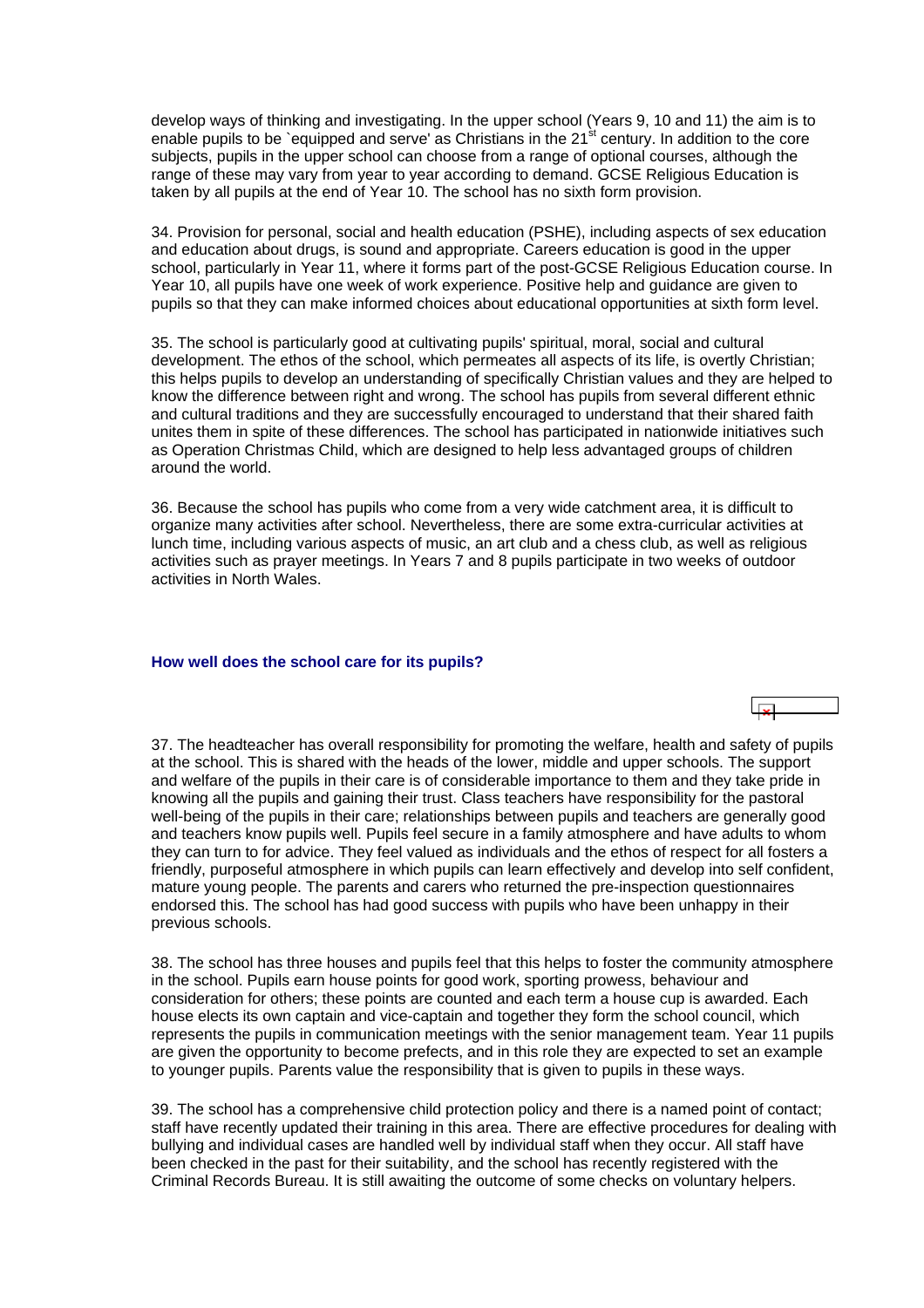<span id="page-10-0"></span>40. Supervision during playtimes is good for all pupils, but the procedures for dismissing pupils at the end of the day need to be reviewed in order to ensure staff supervision in the playground. Staffing levels for pupils participating in off-site sporting activities need to be consistent. For example, pupils who had to walk to the nearby swimming pool were well supervised by an appropriate number of teachers, but thirty boys going to as nearby leisure centre for football were accompanied by only one teacher.

41. The school takes appropriate steps to ensure the health and safety of its pupils. There are designated first-aiders on site, including a qualified nurse, and an accident book is kept up-to-date. Procedures to identify and control health and safety risks have been effectively identified. The school's health and safety officer has drawn up a risk assessment which focuses on buildings, grounds, and pedestrian and vehicular access. Some areas have been identified as needing further improvement, including the fitting of non-slip strips on the staircases, providing a central emergency switch in the technology room and a safe mechanism to operate the stage curtains. Safety procedures in science are generally good, but some hazardous chemicals need to be professionally disposed of. Fire appliances are regularly checked and fire drills are conducted regularly and logged in an appropriate way.

42. The school has an assessment policy document, and evidence indicates that assessment procedures in the lower school are adequate and that the information is used to guide planning and teaching. However, in general, assessment procedures in the rest of the school are underdeveloped. Teachers test informally, but the information gained is not adequately collated to show how progress is being made by pupils from year to year. Targets are not set in terms of progress and the lack of clarification of learning objectives makes it difficult to assess what pupils have learnt. The school generally provides satisfactory individual support and advice for its pupils. Two parents' consultation evenings are held each year, and the school also reports to parents in writing twice a year. Reports are of variable quality and lack consistency: it would be helpful if the highlighting of subject specific strengths and weaknesses and the setting of targets could be improved.

#### **How well does the school work in partnership with parents?**

43. Links between the school and parents are very good. The views expressed in the pre-inspection parental questionnaires and in the meeting held with parents were overwhelmingly supportive of the school and its efforts to provide a distinctively Christian education. Parents are welcomed and valued from the early contacts established in the lower school, where volunteer support is an essential element in the provision. Parents are encouraged to actively support their children through their supervision of homework and signing or commenting as appropriate in pupils' diaries.

 $\overline{u}$ 

44. The importance of continuing partnership with parents is overtly emphasized and parents' evenings are regularly organized to keep parents informed of their child's progress. The communication system with parents works very effectively.

45. The volunteer work of parents in relation to the maintenance of the building, accompanying educational visits and supporting work in classrooms is highly valued and has a positive impact on pupils' learning.

**How well is the school led and managed?**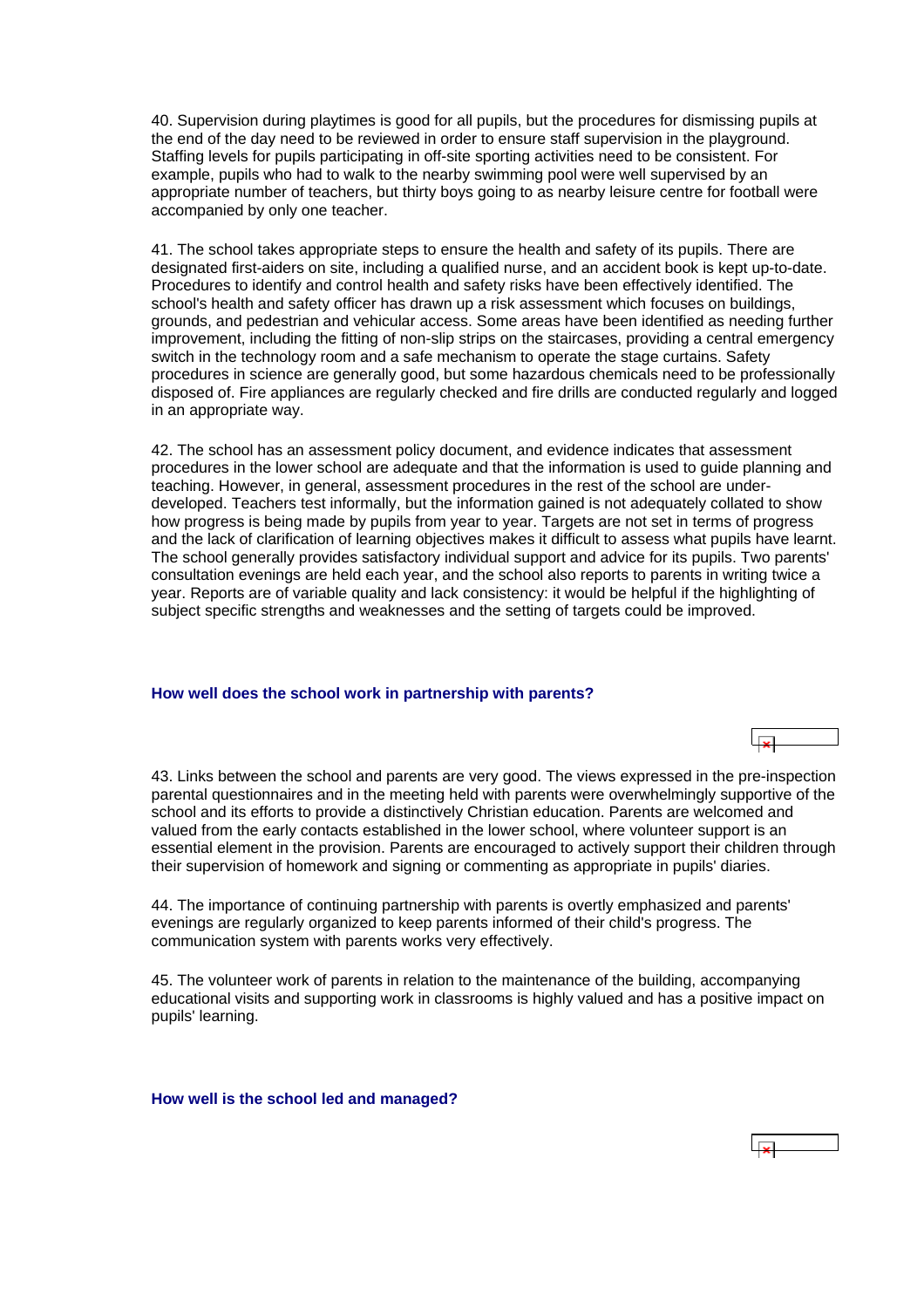<span id="page-11-0"></span>provides strong leadership and a clear vision for the school; this contributes significantly to the Christian ethos and the sense of community. He is supported by a management team comprising the heads of the lower, middle and upper schools, the head of curriculum and the administrator. The roles of the heads of the three schools include responsibility for such aspects as routine organization, discipline, pupil records and the pastoral care of pupils.

47. Management of the school in relation to academic and curricular aspects is underdeveloped. The head of curriculum has a broad responsibility for the curriculum, but precisely what is included in this role is not clearly defined. For example, the job description refers to working with teachers with curriculum responsibility, but no subject co-ordinators are currently in post. The lack of subject co-ordinators to support and monitor provision results in individual teachers planning what will be taught in their year group without detailed schemes of work to ensure continuity and progression. The roles of the heads of schools and the head of curriculum need to be further clarified and their separate or joint responsibilities with regard to monitoring and evaluation more clearly defined. It would be timely to consider the need for subject co-ordinators and how their responsibility would form part of the curriculum management structure.

48. There is no effective system to monitor the quality of teaching and learning across the school. Assessment information is limited and there are no formal structures to track curriculum continuity or pupils' progress across subjects. Staff are deployed as well as possible, but the relatively high number of very committed but part-time teachers makes it difficult to ensure consistency and continuity in provision. There is no formal appraisal system or staff development programme linked to identified curriculum priorities, but whole staff in-service training is undertaken and, where possible, individual requests are met for specific training courses.

49. The governors give strong support to the school, particularly with regard to the school's Christian mission. They have responsibility for financial control, setting the budget, and deciding salary and fee levels, but expenditure is not linked to a school development plan. The school has begun development planning, but the current school development plan has not yet been completed. There is a need for strategic planning across the longer and shorter terms to identify priorities and indicate how they will be financed and evaluated.

50. The school is housed in a former maintained school building, which has been refurbished to a very good standard. This provides sound accommodation and includes a useful range of specialist provision. The building is secure and management gives a high priority to health and safety issues. Resources are broadly satisfactory to meet the curriculum. For Years 1-6 library resources are decentralised in order to provide for ease of access, and in Years 7-10 fiction libraries are classbased. Some non-fiction resources are maintained electronically and can be accessed in the ICT suite. In general, the collections of books in classrooms are satisfactory, but the main school library still needs to be developed into an up-to-date central school resource.

#### **What should the school do to improve further?**



51. In most respects the school is providing a good education for its pupils. However, in order to further improve its provision it now needs to

- improve the management of the curriculum through appointing subject co-ordinators and developing more detailed schemes of work
- improve the monitoring and evaluation of teaching and learning
- extend the range of teaching approaches used
- develop the main school library
- improve the range and use of assessment strategies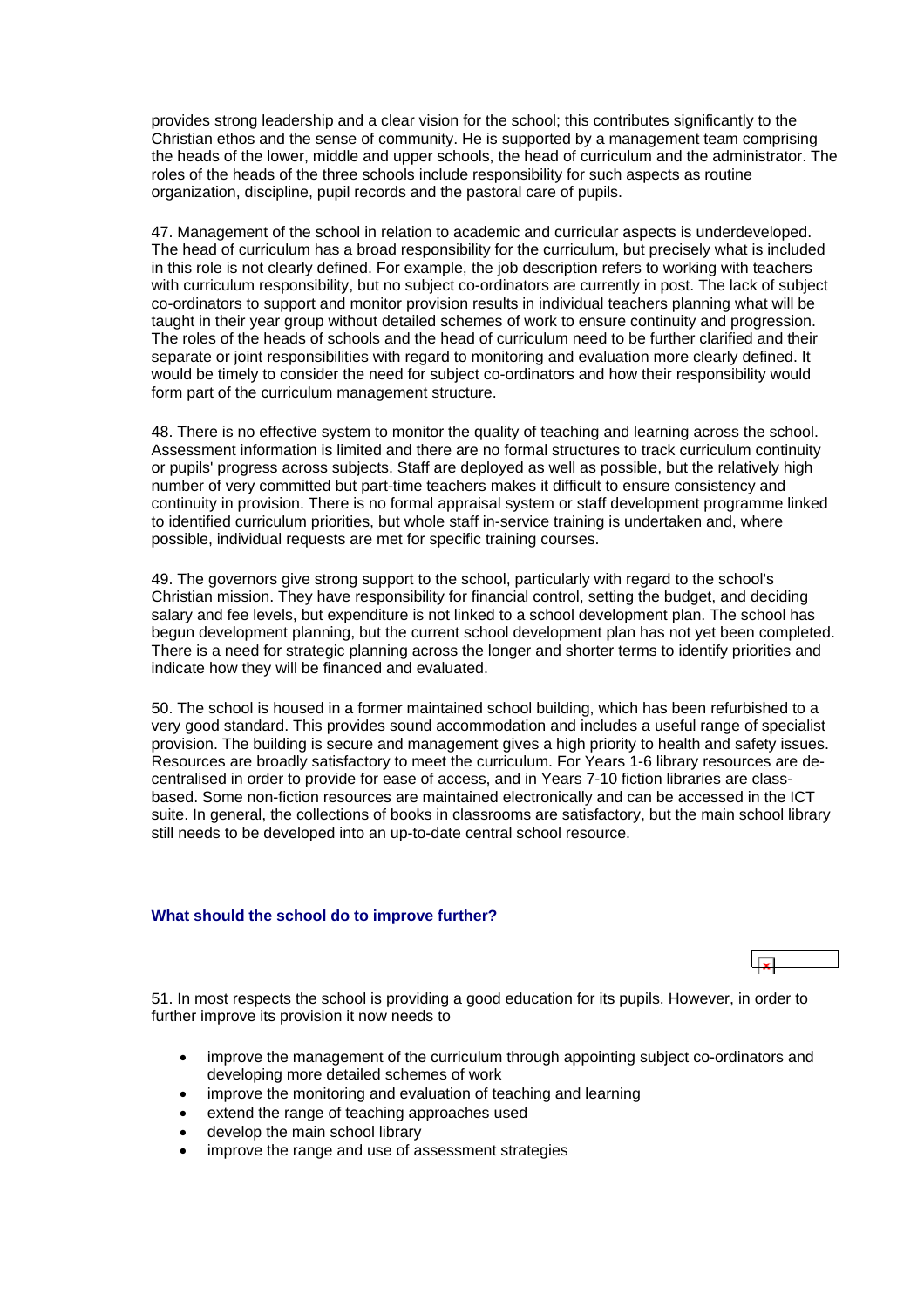# <span id="page-12-0"></span>**Part C: School data and indicators**

# *Summary of the sources of evidence for the inspection*

Number of lessons observed 50

 $\overline{\mathbf{r}}$ 

# *Summary of teaching observed during the inspection*

| <b>Excellent</b> | Verv good     | Good | <b>Satisfactory</b> | <b>Unsatisfactory</b> | Poor | <b>Very Poor</b> |
|------------------|---------------|------|---------------------|-----------------------|------|------------------|
| 0%               | $^{\circ}6\%$ | 40%  | 40%                 | 4%                    | 0%   | 0%               |

*The table gives the percentage of teaching observed in each of the seven categories used to make judgments about lessons.*

## *Information about the school's pupils*

| Year                                                                            | <b>Boys</b>                                                      |   | <b>Girls</b>     |                             | <b>Total</b>   |                                                                                                              | Year           | <b>Boys</b> |                  | <b>Girls</b>   |                  | <b>Total</b>   |
|---------------------------------------------------------------------------------|------------------------------------------------------------------|---|------------------|-----------------------------|----------------|--------------------------------------------------------------------------------------------------------------|----------------|-------------|------------------|----------------|------------------|----------------|
| Rec                                                                             | 9                                                                | 5 |                  | 14                          |                |                                                                                                              | 6              | 8           |                  |                |                  | 13             |
| 1                                                                               | 5                                                                | 6 |                  | 11                          |                |                                                                                                              | $\overline{7}$ |             | 17               |                |                  | 26             |
| $\overline{c}$                                                                  | 4                                                                | 6 |                  |                             | 10             |                                                                                                              | 8              | 15          |                  | 9              |                  | 24             |
| 3                                                                               | 10                                                               | 3 |                  |                             | 13             |                                                                                                              | 9              | 15          |                  | 11             |                  | 26             |
| $\overline{4}$                                                                  | 1                                                                | 6 |                  |                             | $\overline{7}$ |                                                                                                              | 10             | 14          |                  | 9              |                  | 23             |
| $\overline{5}$                                                                  | $\overline{7}$                                                   | 9 |                  |                             | 16             |                                                                                                              | 11             | 9           |                  | 14             |                  | 23             |
|                                                                                 | Number of pupils with English<br>as an additional language<br>16 |   |                  |                             |                | Number of pupils with<br>statements of SEN<br>4                                                              |                |             |                  |                |                  |                |
|                                                                                 |                                                                  |   |                  |                             |                |                                                                                                              |                |             |                  |                |                  |                |
| <b>Ethnic background of pupils</b><br><b>Exclusions in the last school year</b> |                                                                  |   |                  |                             |                |                                                                                                              |                |             |                  |                |                  |                |
|                                                                                 |                                                                  |   | No. of<br>pupils |                             |                |                                                                                                              |                |             | Fixed-<br>period |                | <b>Permanent</b> |                |
|                                                                                 | <b>Black Caribbean heritage</b>                                  |   |                  | 6                           |                | <b>Black Caribbean heritage</b>                                                                              |                |             |                  | $\mathbf 0$    |                  | $\mathbf 0$    |
|                                                                                 | <b>Black African heritage</b>                                    |   |                  | 17                          |                | <b>Black African heritage</b>                                                                                |                |             |                  | $\Omega$       |                  | 0              |
| <b>Black other</b>                                                              |                                                                  |   |                  | 0                           |                | <b>Black other</b>                                                                                           |                |             |                  | 0              |                  | 0              |
| Indian                                                                          |                                                                  |   |                  | 0                           |                | Indian                                                                                                       |                |             |                  | $\Omega$       | $\mathbf 0$      |                |
| Pakistani                                                                       |                                                                  |   |                  | 0                           |                | Pakistani                                                                                                    |                |             |                  | $\Omega$       |                  | $\Omega$       |
| Bangladeshi                                                                     |                                                                  |   |                  | 0                           |                | Bangladeshi                                                                                                  |                |             |                  | $\overline{0}$ |                  | $\overline{0}$ |
| Chinese<br>3                                                                    |                                                                  |   | Chinese          |                             |                |                                                                                                              | $\Omega$       |             | $\Omega$         |                |                  |                |
| White<br>174                                                                    |                                                                  |   |                  | White                       |                |                                                                                                              |                | $\Omega$    |                  | 0              |                  |                |
| Other minority ethnic group<br>4                                                |                                                                  |   |                  | Other minority ethnic group |                |                                                                                                              |                | $\mathbf 0$ |                  | $\mathbf 0$    |                  |                |
|                                                                                 | This table refers to pupils of<br>compulsory school age only.    |   |                  |                             |                | This table gives the number of exclusions of pupils of<br>compulsory school age, which may be different from |                |             |                  |                |                  |                |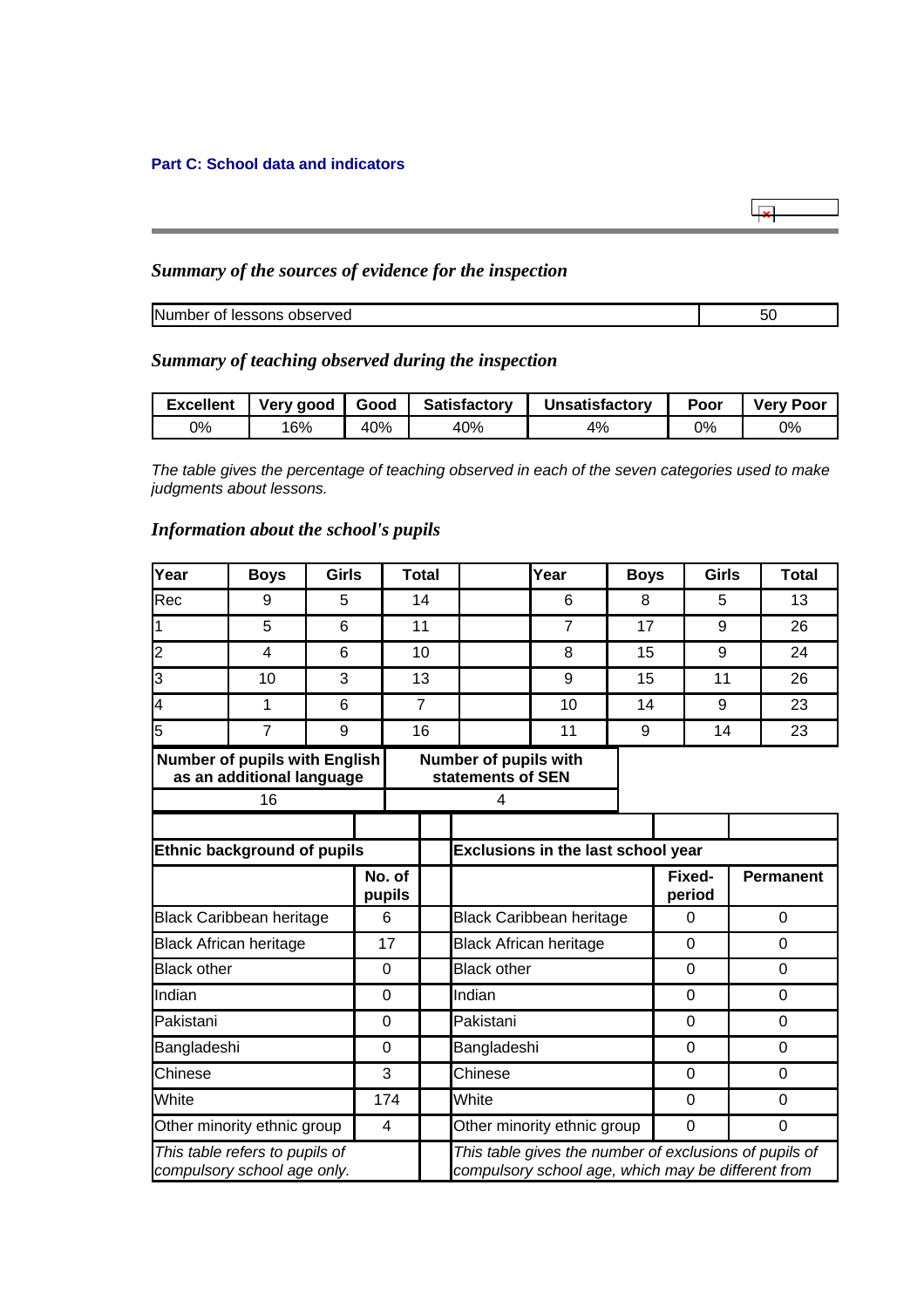|                                                                                 |    | the number of pupils excluded. |  |  |
|---------------------------------------------------------------------------------|----|--------------------------------|--|--|
| Pupil mobility in the last school year                                          |    | No. of pupils                  |  |  |
| Pupils who joined the school other than at the usual time of first<br>admission | 10 |                                |  |  |
| Pupils who left the school other than at the usual time of leaving              |    |                                |  |  |

# *Attendance*

|                      | lTotal % | lYears R-6 | Years 7-11 |
|----------------------|----------|------------|------------|
| Authorised absence   | 5.4      |            |            |
| Unauthorised absence |          |            |            |

*Percentage of half days (sessions) missed through absence for the latest complete reporting year.*

# *Attainment at the end of Key Stage 4*

| Number of 15 year olds on roll in January of the latest         |       |                          | Year | <b>Boys</b>              | Girls | <b>Total</b>             |  |
|-----------------------------------------------------------------|-------|--------------------------|------|--------------------------|-------|--------------------------|--|
| reporting year                                                  |       |                          | 2002 | 8                        |       | 15                       |  |
|                                                                 |       |                          |      |                          |       |                          |  |
| <b>GCSE results</b>                                             |       | 5 or more<br>grades A*-C |      | 5 or more<br>grades A*-G |       | 1 or more<br>grades A*-G |  |
| Percentage of pupils achieving Boys<br>the standard specified   |       | 100                      |      | 100                      | 100   |                          |  |
|                                                                 | Girls | 71                       |      | 100                      | 100   |                          |  |
|                                                                 | Total | 171                      |      | 200                      | 200   |                          |  |
| Percentage of pupils achieving School<br>the standard specified |       | 87                       |      | 100                      |       | 100                      |  |

*\*Percentages in brackets refer to the year before the latest reporting year*

| <b>GCSE results</b>           | <b>GCSE point score</b> |      |
|-------------------------------|-------------------------|------|
| Average point score per pupil | ISchool                 | 45.8 |

*Figures in brackets refer to the year before the latest reporting year.*

# *Teachers and classes*

| Number of qualified teachers (FTE*)   | 16 |
|---------------------------------------|----|
| Number of unqualified teachers (FTE*) | 3  |
| Number of pupils per teacher          | 13 |
| Average class size                    | 11 |
| IKS 1 and 2                           | 24 |
| KS 3 and 4                            |    |

*\*FTE means full-time equivalent.*

*Deployment of teachers*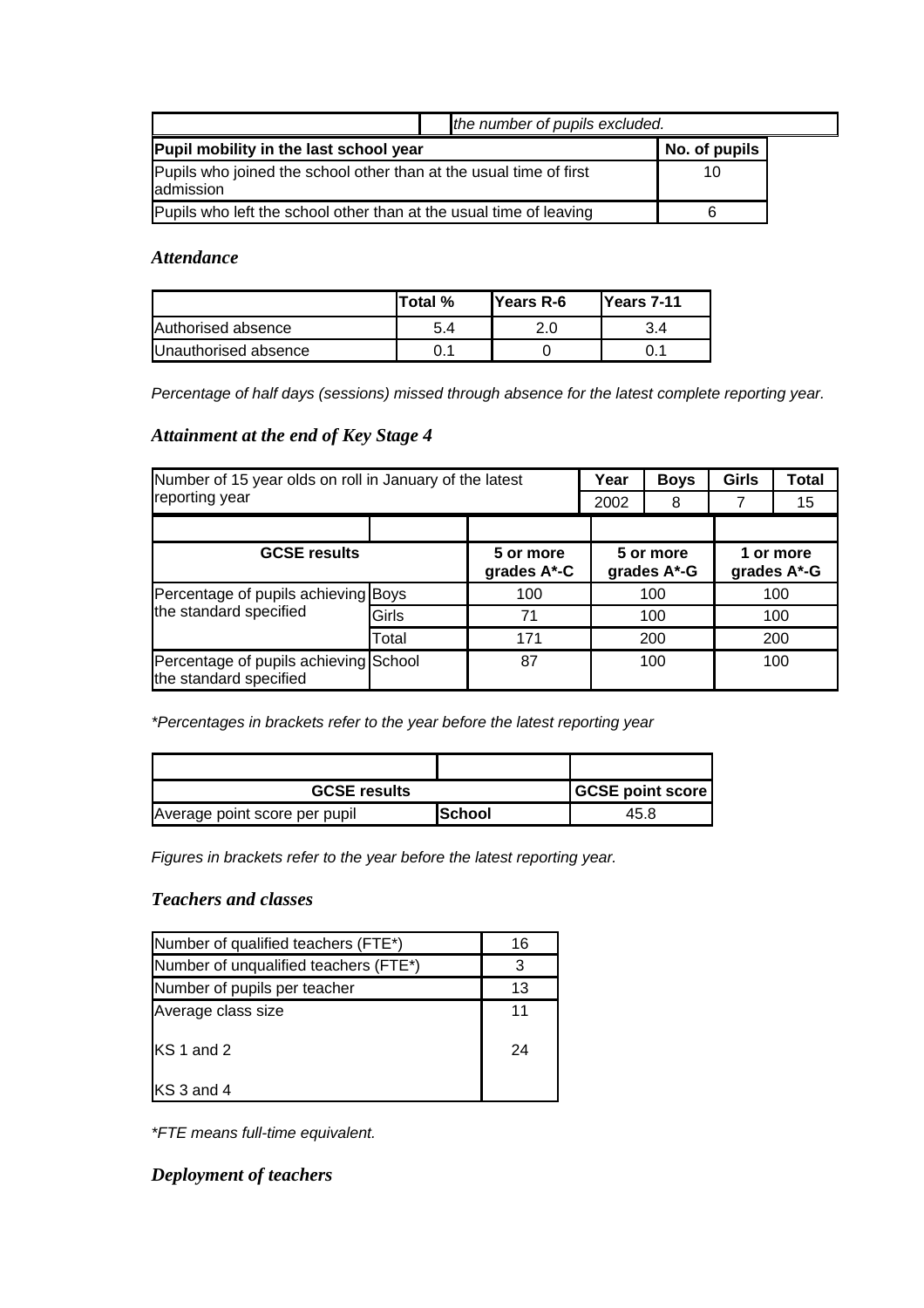| Percentage of time teachers spend in contact with classes | 85% |
|-----------------------------------------------------------|-----|
|                                                           |     |

# *Average teaching group size*

| Key Stage 1 | 11  |
|-------------|-----|
| Key Stage 2 | 12  |
| Key Stage 3 | 25  |
| Key Stage 4 | 23  |
| Post-16     | N/A |

# *Teaching assistants*

| Total number of teaching assistants   |     |
|---------------------------------------|-----|
| Total aggregate hours worked per week | 125 |

# **Survey of parents and carers**

## **Questionnaire return rate**

| Number of questionnaires sent out | 204  |
|-----------------------------------|------|
| Number returned                   | -128 |

# **Number of responses in each category**

|                                                                                          | <b>Strongly</b><br>agree | <b>Tend to</b><br>agree | <b>Tend to</b><br>disagree | <b>Strongly</b><br>disagree | Don't<br>know |
|------------------------------------------------------------------------------------------|--------------------------|-------------------------|----------------------------|-----------------------------|---------------|
| My child likes school.                                                                   | 89                       | 30                      | 8                          | $\Omega$                    | 1             |
| My child is making good progress in<br>school.                                           | 90                       | 33                      | 1                          | $\Omega$                    | 4             |
| Behaviour in the school is good.                                                         | 104                      | 23                      | 1                          | $\Omega$                    | $\Omega$      |
| My child gets the right amount of work<br>to do at home.                                 | 79                       | 46                      | 3                          | $\Omega$                    | $\Omega$      |
| The teaching is good.                                                                    | 105                      | 18                      | 2                          | $\Omega$                    | 3             |
| I am kept well informed about how my<br>child is getting on.                             | 76                       | 45                      | 3                          | $\Omega$                    | 4             |
| I would feel comfortable about<br>approaching the school with questions<br>or a problem. | 105                      | 19                      | 3                          | 1                           | $\Omega$      |
| The school expects my child to work<br>hard and achieve his or her best.                 | 111                      | 15                      | 1                          | $\Omega$                    | 1             |
| The school works closely with parents.                                                   | 91                       | 34                      | 1                          | 1                           | 1             |
| The school is well led and managed.                                                      | 97                       | 23                      | 3                          | 0                           | 5             |
| The school is helping my child become<br>mature and responsible.                         | 102                      | 21                      | 3                          | $\Omega$                    | $\Omega$      |
| The school provides an interesting<br>range of activities outside lessons.               | 29                       | 44                      | 20                         | 14                          | 21            |

# *Summary of responses*

# *Issues that concerned parents*